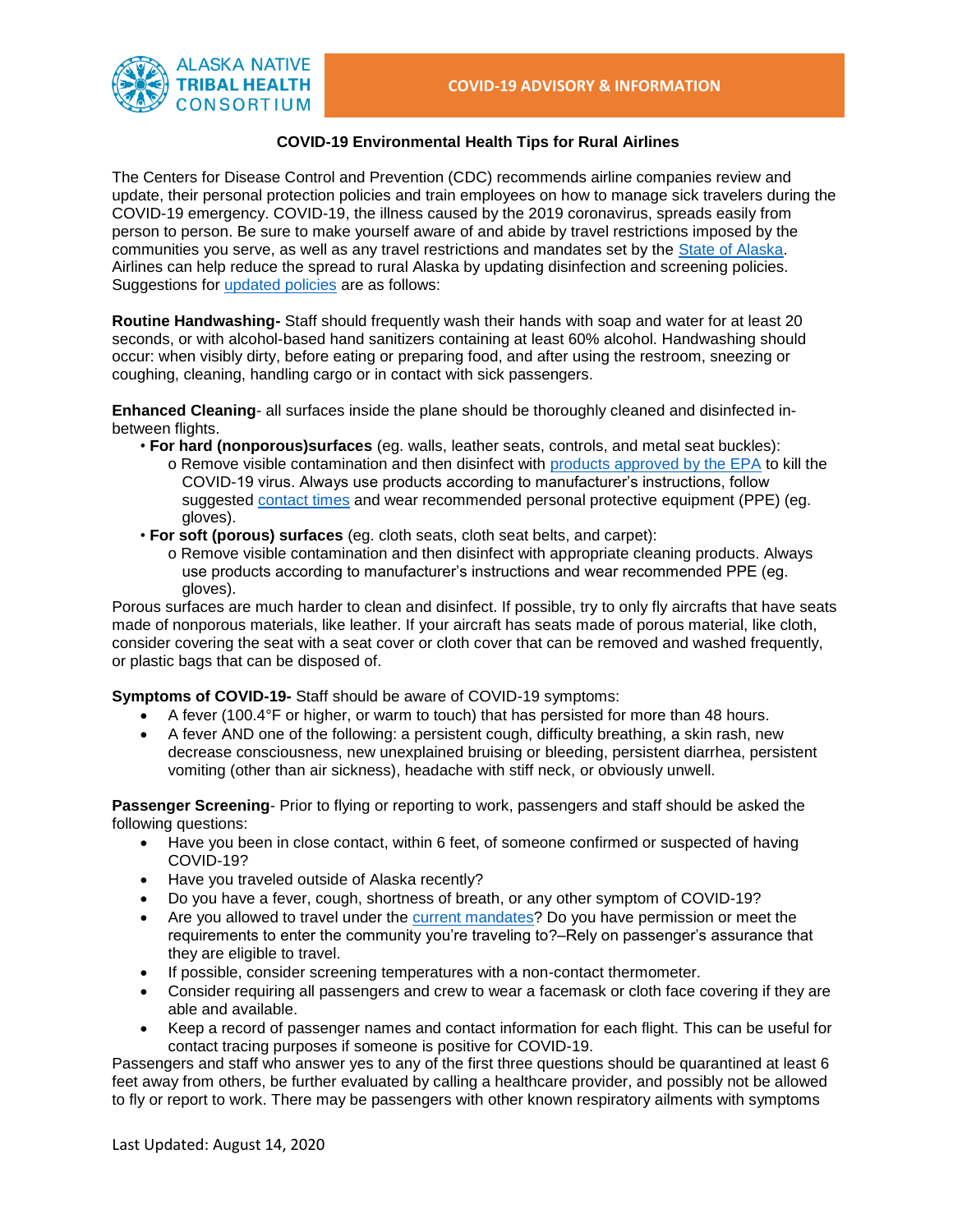

similar to COVID-19. Staff should discuss with passenger and/or guardian before making any determination about whether that person should fly. COVID-19 testing and/or a 14- day self-quarantine are recommended for all employees after possible COVID-19 exposure and after returning from out of state.

**Discovery During Flight**-Ideally, you want to prevent someone with COVID-19 from flying. If you discover that a passenger has/may have COVID-19 during the flight:

- Be prepared; have facemasks, hand sanitizer, and other PPE/supplies on board and available for both the pilot and passengers incase COVID-19 is identified during a flight.
- Give them a facemask or ask them to cover their mouth and nose when coughing or sneezing and have them immediately clean hands with hand sanitizer.
- Consider approving alternate flight plans to return to place of departure or to a larger city such as Anchorage.
- If landing in a rural community, contact appropriate parties via telephone including health professionals and community leadership.
- Disinfect the plane with the enhanced cleaning policies, paying special attention to the 6-foot area around where the sick person was seated. Treat all bodily fluids as infectious and wear proper PPE.

**Protecting Employees-** Appropriate PPE should be provided to staff to help protect their health.

- **For routine enhanced cleaning in-between flights:** Cleaning crews should wear disposable gloves and any other PPE recommended on the cleaning product label. After cleaning, staff should thoroughly wash their hands with soap and water for at least 20 seconds, or with alcoholbased hand sanitizer containing at least 60% alcohol. Staff must be careful not to touch their mouth, nose or eyes before washing hands.
- **For enhanced cleaning after possible contact with COVID-19:** Cleaning crews should wear disposable gloves, disposable gowns, a facemask, and a face shield or goggles. If these supplies are not available, possible alternative include: rubber gloves, rubber rain gear, coveralls or other long sleeve protective clothing, and homemade masks (bandanas, scarves); these items should be kept separate from other supplies and be disinfected after each use. Staff should be trained on [how to properly put on and take off PPE,](https://www.cdc.gov/hai/pdfs/ppe/ppe-sequence.pdf) and disinfect or dispose of PPE after use. After cleaning, staff should thoroughly wash their hands with soap and water for at least 20 seconds, or with alcohol-based hand sanitizer containing at least 60% alcohol. Disposable PPE should not be reused and should be disposed of properly.

**Freight Considerations-** While COVID-19 is thought to primarily spread from person to person, it's also possible to spread by contact with contaminated surfaces. A [recent study](https://www.nejm.org/doi/pdf/10.1056/NEJMc2004973?articleTools=true) suggests that the COVID-19 virus can survive on:

- Plastic for 72 hours
- Stainless steel for 48 hours
- Cardboard for 24 hours
- Copper for 4 hours

If you are concerned about transmitting the COVID-19 virus to a community via freight, consider quarantining cardboard containers for 24 hours and disinfecting plastic and metal containers with [products approved by the EPA](https://www.epa.gov/pesticide-registration/list-n-disinfectants-use-against-sars-cov-2-covid-19) to kill the COVID-19 virus. Always use products according to manufacturer's instructions and wear PPE. Also consider telling the communities that you serve to think about requiring packages be quarantined and recommending residents disinfect or dispose of shipping containers and wash hands thoroughly after handling packages.

## **Best Practices for Work Place Health:**

• Wash hands often for at least 20 seconds; especially after blowing your nose, coughing, sneezing, going to the bathroom and before eating and preparing foods. If soap and water are not available, use hand sanitizer with at least 60% alcohol.